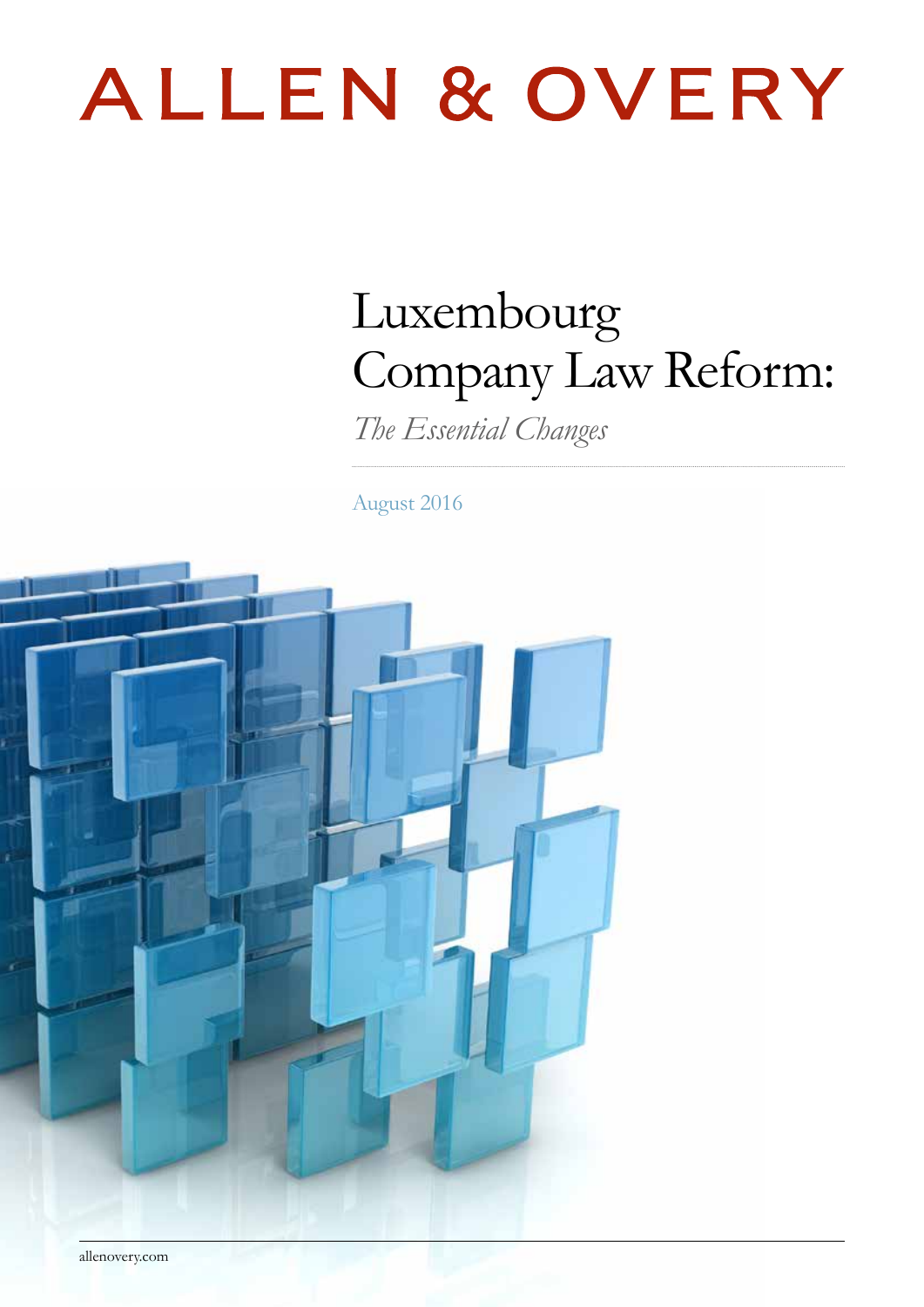### On 10 August 2016, bill nº 5730 (the **Reform Bill**), which amends and modernises the Luxembourg companies act dated 10 August 19151 , was signed into law.

The Reform Bill came into effect on the fourth day following its publication in the Luxembourg official gazette, the *Mémorial A* (ie, on 22 August 2016).

A transitional period applies for pre-existing companies. They will have a period of 24 months within which to amend their articles<sup>2</sup> in order to comply, to the extent required, with the new provisions.

The Reform Bill, which is the result of a ten-year legislative process, reinforces the current legal framework and is expected to further increase Luxembourg's attractiveness as a hub for international investments.

On the one hand, it expressly confirms a number of existing practices, thus reinforcing legal certainty. On the other hand, a series of new mechanisms and instruments are introduced to respond to a more complex economic environment and with a view to increasing the flexibility of Luxembourg company law.

The majority of the amendments concern the two most common company types, the public limited liability company (*société anonyme*) (the **SA**) 3 and the private limited liability company (*société à responsabilité limitée*) (the **Sàrl**), but the Reform Bill also introduces new general principles and specific measures affecting other company types.

The purpose of this paper is not to present an exhaustive catalogue of all changes, but rather to focus on the most material ones that we believe will have a real impact on our clients' businesses.

01 Any reference in this paper to an article (whether existing, revised or new) is a reference to an article of the law on commercial companies dated 10 August 1915 as resulting from the Reform Bill.

02\_Any amendment to the articles of association of a company solely required in view of the renumbering or the repeal of a legal provision pursuant to the Reform Bill, may be implemented by the board of managers/directors without the need for a general shareholders' meeting.

03\_In accordance with article 103, the provisions applicable to the SA apply (subject to certain express derogations) to the partnership limited by shares (société en commandite par actions – SCA). The most notable change affecting the SCA on a stand-alone basis is the explicit confirmation (revised article 107) that there is no requirement to appoint a physical person as permanent representative of a legal entity acting as manager (gérant) of an SCA.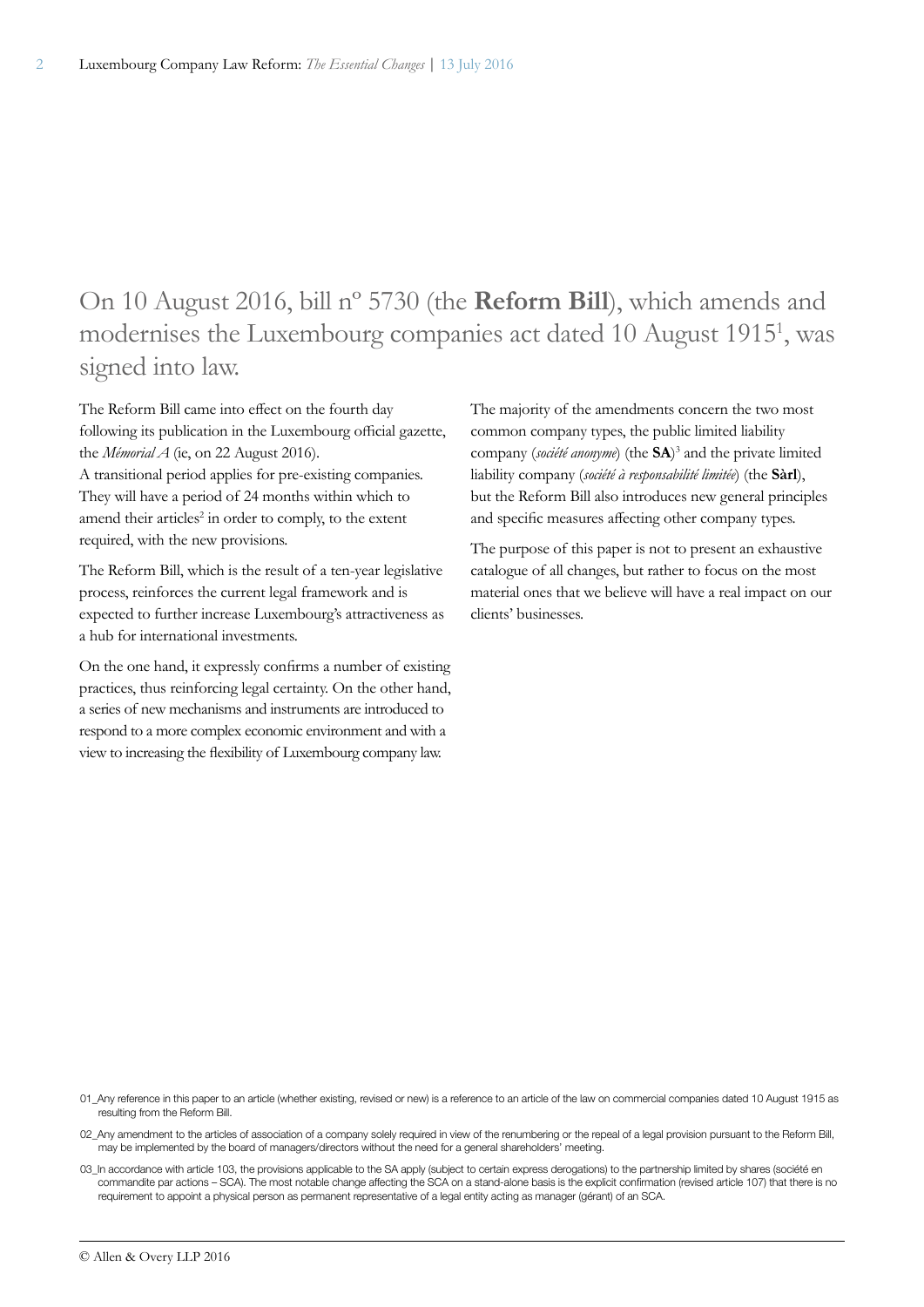### 1\_Simplified incorporation formalities

While the Reform Bill does not radically change the incorporation procedure (in particular as regards the role of notaries, which remains), there are a series of technical changes that will need to be considered, as follows:

#### (a) Reduction of the minimum subscribed share capital

The Reform Bill (revised articles 26 and 182) rounds down the minimum required amount of share capital in the SA from EUR30,986.69 to EUR30,000 and in the Sàrl from EUR12,394.68 to EUR12,000.

#### (b) Maximum number of shareholders raised from 40 to 100 in the Sàrl

While historically the Sàrl was created as a company to promote the development of small and medium-sized industrial or commercial enterprises, it has quickly evolved into one of the most attractive investment vehicles for all sectors, in particular private equity and asset management (especially in relation with U.S. funds in view of the fact that the Sàrl allows to "check the box" from a U.S. tax perspective).

To further increase the flexibility of this vehicle, revised article 181 increases the maximum number of Sàrl shareholders from 40 to 100.

### (c) Recognition of "sweat" contributions (*apports en industrie*) in the Sàrl

Revised article 183(3) recognises "sweat" contributions (ie, contributions without a monetary or in kind contribution other than the work or expertise provided by the relevant investors) in the Sàrl provided that the articles of association expressly set out this possibility and lay down the conditions under which shares may be subscribed against "sweat" contributions. Such contributions are not subject to any report by an independent auditor (*réviseur d'entreprises*).

The shares subscribed against "sweat" contributions are not considered as share capital from an accounting perspective and are not transferable. They may benefit from governance and/or economic rights as set out in the articles of association.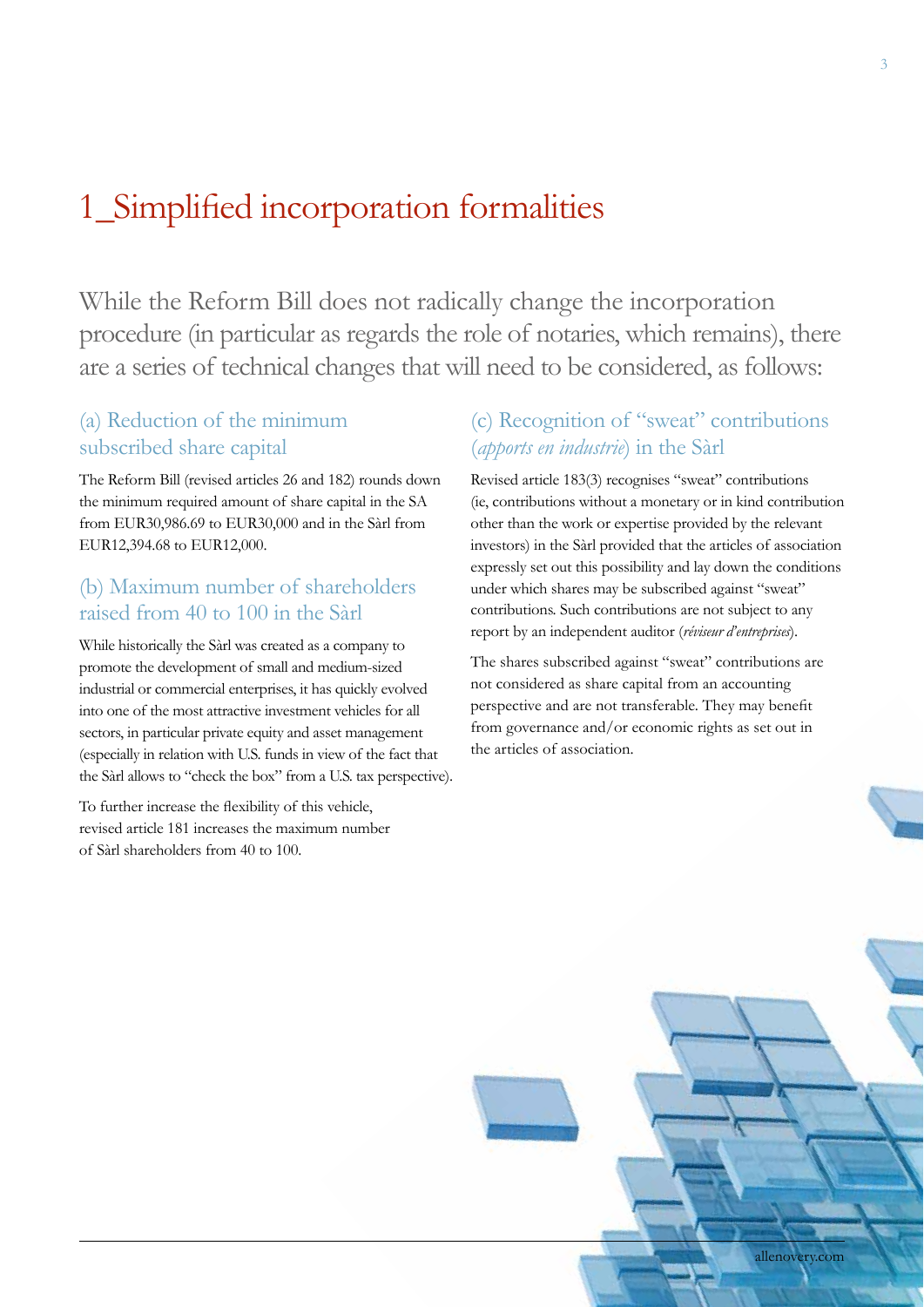### 2\_An expanded range of equity and debt instruments

#### (a) Recognition of tracking shares

Tracking shares are widely used in Luxembourg companies, in particular in private equity structures or asset management investment platforms with multiple share classes tracking different investments.

Article 1853 of the Civil Code, as it results from the Reform Bill, now expressly confirms this practice for all company types and provides a legal basis reinforcing the mechanism without restricting its flexibility.

#### (b) A more flexible non-voting share regime

Under the current law, the issuance of non-voting shares in the SA is subject to restrictive conditions. In particular, non-voting shares must not represent more than 50% of the issued share capital and must give a mandatory entitlement to a preferred dividend.

To further broaden structuring options, revised articles 45 and 46 abolish the 50% limitation and allow a free determination of financial rights attached to those shares. As such, the SA now has the option to issue fully fledged non-voting shares without any material limitations.

This new regime of non-voting shares is not extended to the Sàrl, but the introduction of founder shares (see section 3 below) in the Sàrl provides for similar structuring options.

### (c) Possibility to issue shares with a different nominal value and below par value of existing shares

Pursuant to revised article 37 for the SA and revised article 182 for the Sàrl, the Reform Bill now recognises the possibility to issue shares with different nominal values.

With regard to the SA<sup>4</sup>, new article 67(4) provides that, subject to any contrary provisions in the articles of association, each share will benefit from voting rights that are proportionate to their nominal value (ie, shares with nominal value EUR  $1 = 1$  vote, shares with nominal value EUR  $2 = 2$  votes, etc.).

This new feature allows the implementation of a so-called "high tier – low tier" voting structure where all shareholders benefit from the same economic rights, but some (eg, founders, key investors) have a proportionately higher share of the voting rights.

Subject to certain formal requirements, the Reform Bill further validates the issuance of shares without nominal value for a subscription price below their accounting par value. This new structuring option provided for by revised article 26-5 in respect of the SA5 will be of particular importance for companies that are suffering losses to allow them to offer discounted subscription prices or those that wish to issue shares without consideration (see sub-section (e) below for details).

<sup>04</sup>\_ With regard to the Sàrl, there is no equivalent provision to new article 67(4). However, it should be considered that pursuant to articles 194 and 199. the proportion held by a shareholder in the share capital of a Sàrl (which is determined based on the nominal value) is considered for the determination of the majority requirements at general shareholders' meetings.

<sup>05</sup>\_There is no explicit provision in this regard for the Sàrl. Based on generally applicable principles, we believe that the same provisions may be applied mutatis mutandis to the Sàrl.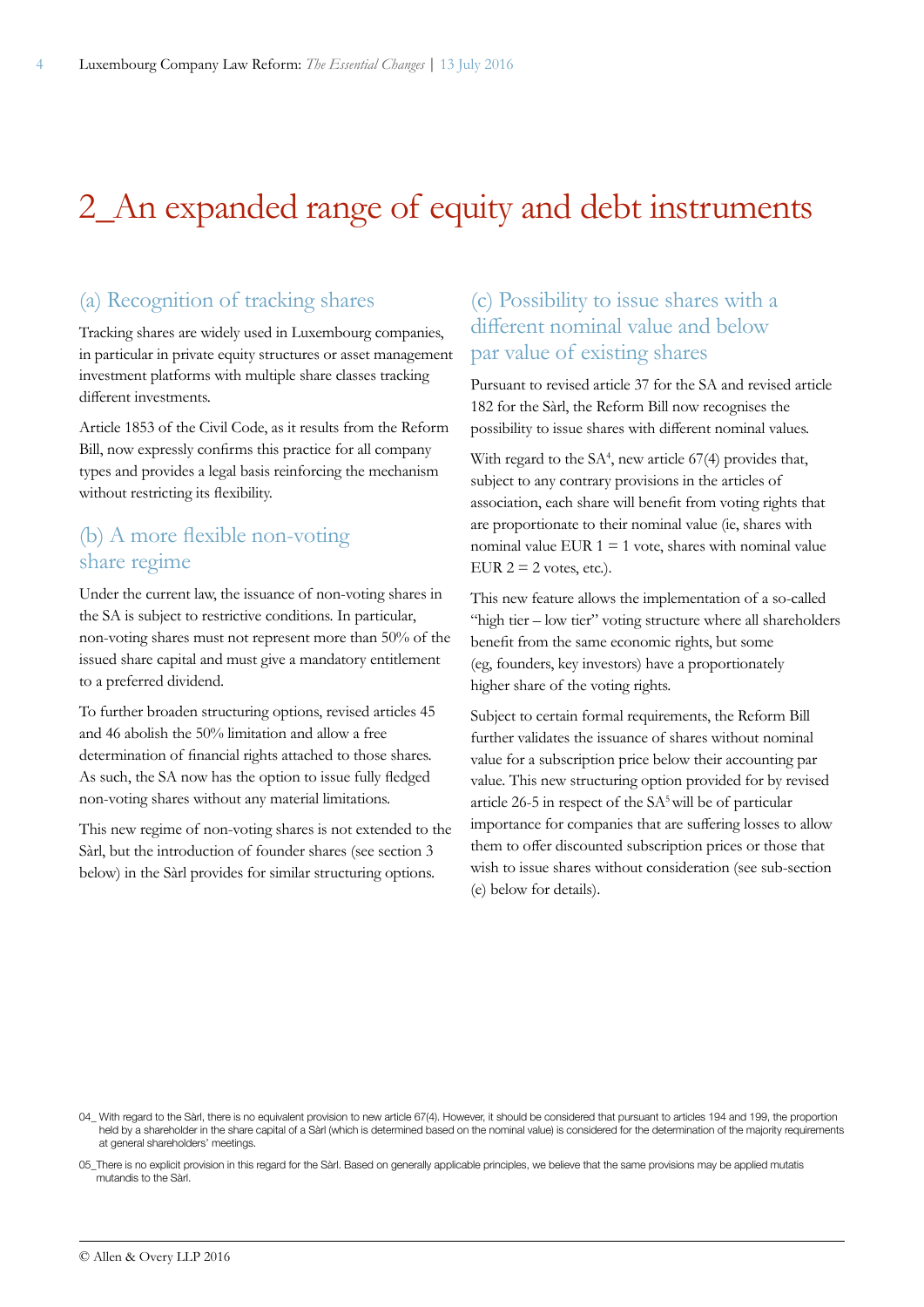### (d) Recognition of subscription rights (*droits de souscription*)

Revised article 32-4 confirms the possibility for the SA to issue detachable subscription rights *(bons de souscription autonomes)*. Such subscription rights, also commonly referred to as warrants, were already used by a large majority of Luxembourg companies and the Reform Bill merely provides an explicit legal basis for this practice.

### (e) Possibility to issue shares without consideration (*actions gratuites*)

New article 32-3(5bis) introduces the possibility for the SA to issue shares without consideration and provides for an extensive list of possible beneficiaries (including employees and management of the issuing company and affiliated companies).

The issuance of shares without consideration must be provided for in the articles of association of the company and the decision is to be taken by the board of directors or the management board. The ability to issue shares without consideration is expected to be a popular means of implementing employee participation/management incentivisation schemes.

### (f) General acceptance of bond issuances

In addition to the extended set of equity instruments, new article 11ter now allows all Luxembourg company types to publicly issue bonds, which so far was expressly prohibited for certain company types (in particular the Sàrl).

The general rules governing bond issuances and bondholder meetings in the SA (revised articles 84 to 94-8) will be applicable to any bonds issued by a Luxembourg company, unless a specific derogation is provided for in the relevant issuance documentation. These provisions may further be voluntarily applied to the issuance of any other debt instruments (such as PECs or CPECs).

### (g) Increased attractiveness of convertible debt instruments

Under the current legal framework, the issuance of a convertible debt instrument in an SA was assimilated to a contribution in kind requiring a valuation report by an independent auditor (in principle at the time of such issuance).

Revised article 32-4 now qualifies such a conversion as a contribution in cash by compensation of a receivable held by the holder of the debt instrument against the company. As such, the issuance of convertible debt instruments will no longer require a valuation report by an independent auditor, which is expected to further facilitate the implementation of convertible debt financing in both a transactional and an intra-group context.

allenovery.com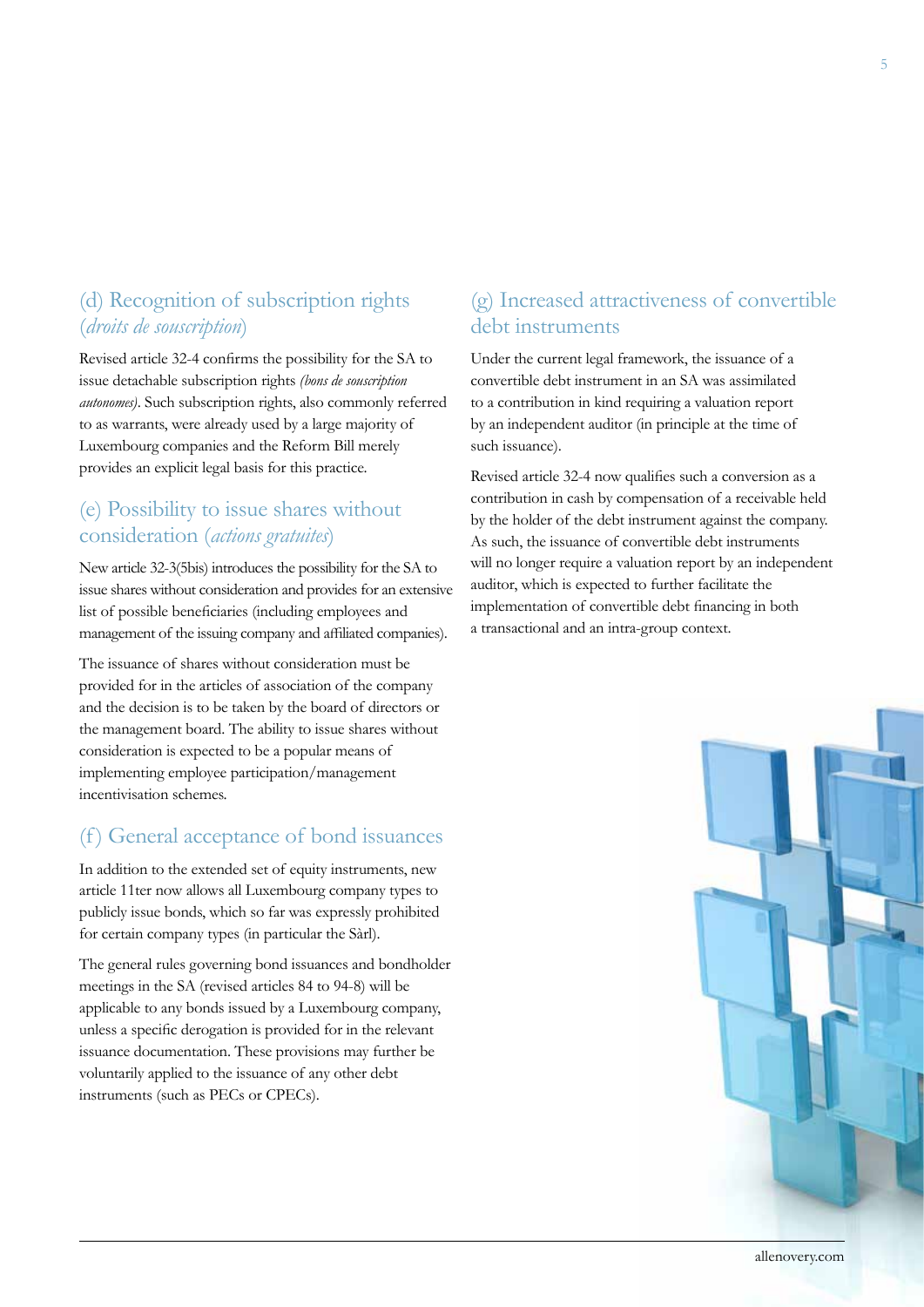### 3\_Modernisation of the Sàrl

The Reform Bill provides for a series of measures to modernise the Sàrl and further increase its attractiveness. The following changes are particularly noteworthy:

- The "authorised share capital" mechanism is expressly recognised for the Sàrl (revised article 199).
- The possibility to issue founder shares (*parts bénéficiaires*) and redeemable shares is extended to the Sàrl (revised article 182).
- The regime regarding the distribution of interim dividends as applicable in the SA is extended to the Sàrl (new article  $198$ bis $)^6$ .
- Certain corporate governance features of the SA (eg, the possibility to constitute a board of managers and delegate the daily business to a third party) are expressly recognised in the Sàrl (revised articles 191bis(1) and 191bis(4)).
- In the event that a transfer of shares to a non-shareholder has not been approved by the general shareholders' meeting of the Sàrl in accordance with the mandatory approval clause under revised article 189 (requiring a 75% majority of the share capital), the Reform Bill now provides a framework for an orderly exit (either through a share repurchase or a sale to another shareholder/bona fide third party), which must not take longer than six months.
- The same conflict of interest rules with respect to the board of directors of the SA are applied to the Sàrl (revised article 191bis(6)).
- There are more flexible voting majorities at extraordinary general shareholders' meetings (which are required for any amendment to the articles of association and any change of nationality, for example) with a default majority of 75% of the share capital and no longer any requirement as regards a majority in number of shareholders (revised article 199).
- Where there is more than one share class and a proposed resolution at a general shareholders' meeting would change the respective rights of each such share class, the resolution must, in order to be valid, fulfil the statutory conditions as to quorum and majority with respect to each such class (new article 196bis extending article 68 from the SA to the Sàrl).
- Introduction of the option to publicly issue bonds (new article 11ter).

<sup>06.</sup> The requirement for a report by, as the case may be, an internal or independent auditor to confirm the availability of distributable profits based on an interim balance sheet applies however only if such an auditor has indeed been appointed.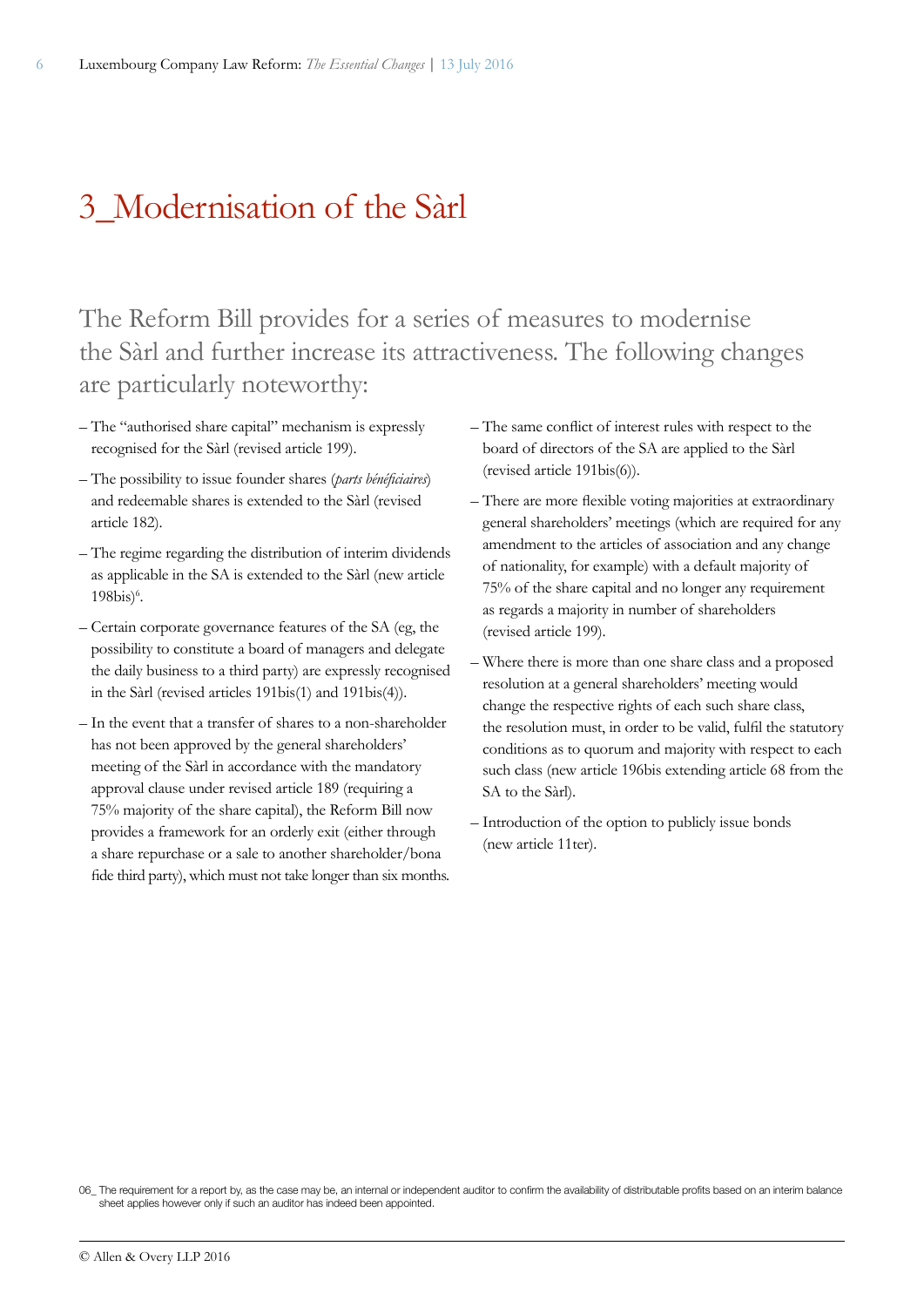### 4\_A more sophisticated and secure framework for shareholder agreements

### (a) Structuring of voting rights

The Reform Bill introduces a series of rules relating to the structuring of voting rights that apply both in the SA and the Sàrl:

– **Voting arrangements:** While voting arrangements are very common in practice, Luxembourg law does not currently provide a specific legal framework with regard to their validity.

The Reform Bill introduces a new article 67bis for the SA and a new article 195bis for the Sàrl stating that voting arrangements among shareholders are valid to the extent that they are (i) concluded in the corporate interest of the company and (ii) do not jeopardise the principle of an independent vote (ie, the shareholder may not act upon the instructions of the management of the company or a subsidiary).

While not expressly mentioned by the Reform Bill, it is also generally recognised that voting arrangements must be limited in time with the duration depending on the purpose of the relevant voting arrangement.

- **Suspension/waiver of voting rights:** New article 67 (8) for the SA and revised article 195 for the Sàrl recognise the possibility for the board of directors/managers to suspend the voting rights of shareholders in the event of a breach of their obligations under the articles of association. This provides a legal basis for implementing effective default mechanisms in shareholders' agreements and potentially avoiding deadlock scenarios.
- In addition, articles 67(8) and 195 allow shareholders to waive the exercise of their voting rights on a permanent or temporary basis. As indicated in the preparatory works of the Reform Bill and subject to prior confirmation from the relevant regulators, this option could potentially be used to accommodate certain regulatory obligations that an investor may be subject to.
- **Usufruct:** Article 1852bis of the Civil Code as modified by the Reform Bill introduces for all company types the general principle that voting rights may be freely allocated where share ownership is divided between usufruct (*usufruit*) and bare title (*nue-propriété*).

### (b) Lock-Up Clauses (*clause d'inaliénabilité*) and Approval Clauses (*clause d'agrément*) in the SA

The legality of restrictions on the transferability of shares, founder shares, subscriptions rights, or any other securities giving access to the company's equity (eg, convertible bonds for instance), has traditionally given cause for debate in the SA in view of the principle of free transferability of shares<sup>7</sup>.

Revised article 37 now provides statutory guidance on the validity of such transfer provisions:

- **Lock-up clauses:** the Reform Bill recognises the validity of lock-up clauses provided that the lock-up restriction is limited in time. This new statutory requirement, which has already been applied in practice, leaves significant room for interpretation and what is a "reasonable" duration will need to be analysed on a case-by-case basis in view of the specific circumstances at hand.
- **Approval clauses:** new article 37(2) recognises the validity of transfer approval clauses and provides that the non-transferability period starting from the date of a transfer approval request or the invitation to exercise pre-emptive rights, respectively, may not exceed 12 months.

Beyond that maximum time period the parties will need to find an arrangement to allow the departing shareholder to leave the company. In this regard, the Reform Bill recognises the competence of the president of the district court sitting in commercial matters (*président du tribunal d'arrondissement siégeant en matière commerciale*) to determine the fair transfer price in the absence of any relevant provisions in the articles of association.

The Reform Bill further provides that any transfer performed in violation of a transfer restriction included in the articles of association shall be null and void.

<sup>07</sup>\_ In the Sàrl, the approval clause is automatically provided for by law and mandatorily applies to any transfer of shares. See section 3 above.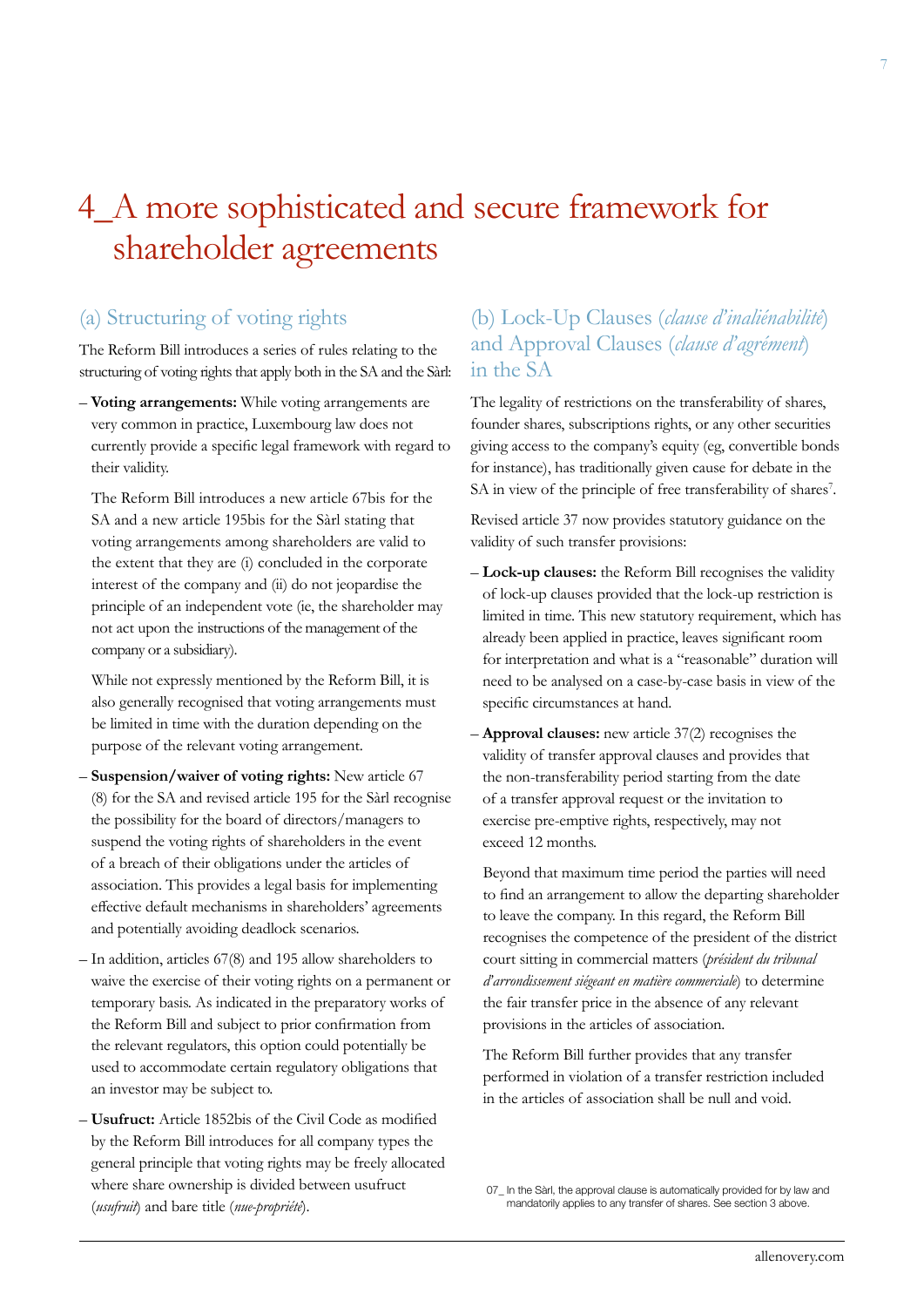#### (c) Validity of Put Options

According to the historic principle prohibiting "leonine clauses" (*clauses léonines*) under article 1855 of the Luxembourg Civil Code, a clause granting a "lion's share" to one or several shareholders or, conversely, protecting a shareholder from any participation in the losses of the Company would be considered to be void.

A literal interpretation of this principle could lead to a possible challenge of the validity of certain financial arrangements among shareholders, including in particular put options guaranteeing a loss-free exit. The Reform Bill, through amending article 1855 of the Civil Code, eliminates this legal uncertainty by expressly recognising for all company types the validity of arrangements that do not have as their sole purpose the control of participations in profits and losses, but are part of a broader arrangement among the relevant shareholders as regards share transfers.

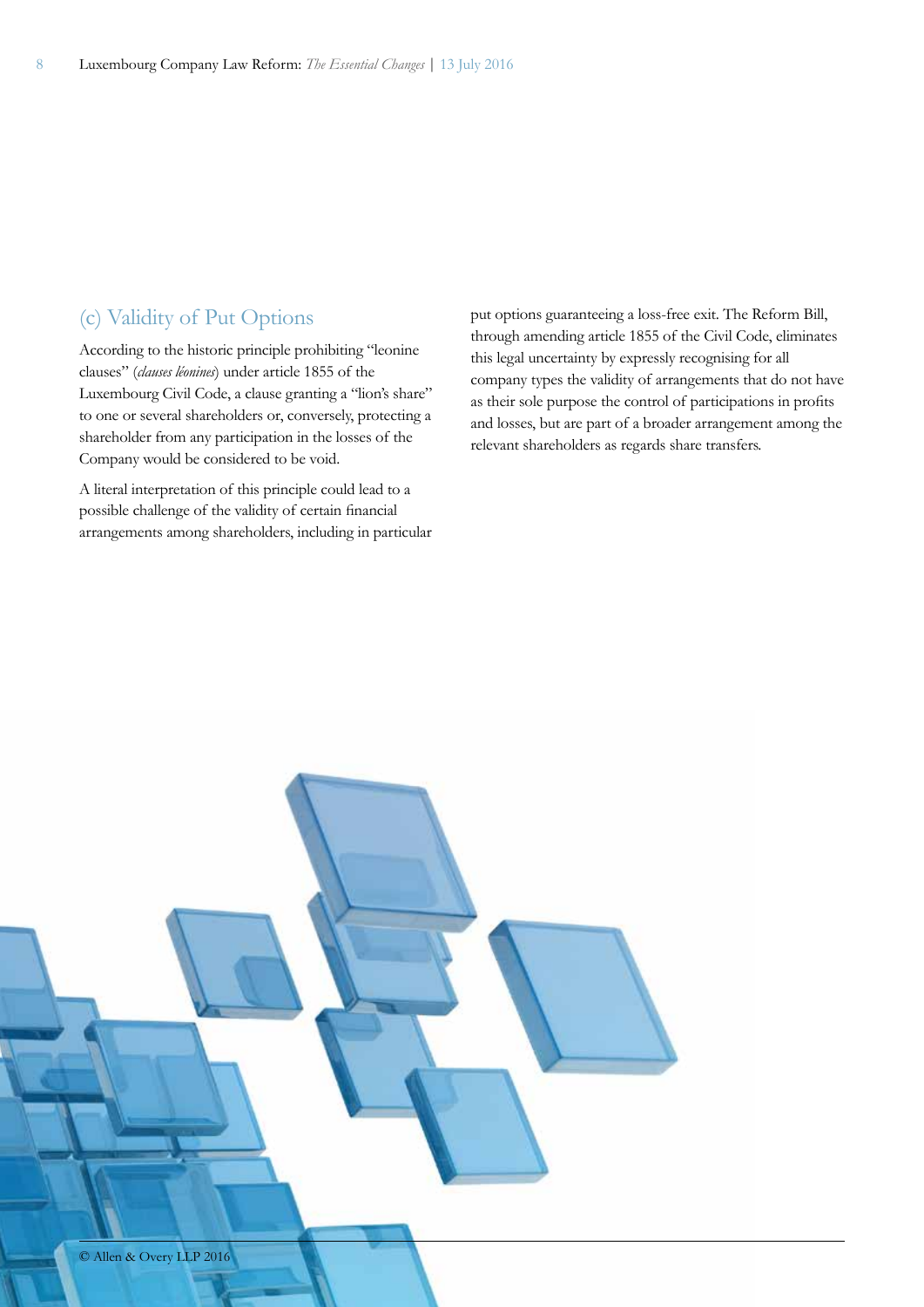### 5\_Modernisation of the corporate governance rules

### (a) Recognition of general directors (*directeurs généraux*) and management committees (*comités de direction*)

New article 60-1 recognises the possibility for the board of directors of the SA to delegate management powers to a general director (*directeur général*) or to a management committee (*comité de direction*).

Such delegations are already common, but in the absence of a clear legal framework, the applicable rules remain uncertain.

The Reform Bill now provides for a flexible set of rules that will allow most existing arrangements to be maintained. The new rules confirm in particular that the board of directors must always retain ultimate control over the Company's management and that the individuals benefiting from a delegation are subject to the same liability risk as directors.

#### (b) Explicit recognition of circular resolutions

Subject to the recognition of such procedure in the relevant company's articles of association, the board of directors in the SA (based on revised article 64(1)) and the board of managers in the Sàrl (based on new article 191bis(2)), respectively, may take decisions by circular resolutions without a physical meeting.

The Reform Bill requires a unanimous written consent of all board members on the final text of the proposed resolutions and an abstention by any board member is to be considered as a negative vote blocking the passing of such circular resolutions.

The circular resolutions procedure is already widely used in practice and will now be expressly confirmed. Despite this legal recognition, the potentially adverse impact of circular resolutions on the corporate governance and tax substance of a Luxembourg company needs to be considered from time to time in light of the applicable circumstances.

#### (c) New conflict of interest provisions in the SA

The Reform Bill introduces several amendments to article 57 (which is now also applicable to the Sàrl, see section 3 above):

- The key change is the extension of the conflict of interest regime beyond the members of the board of managers, the board of directors and the supervisory board to persons in charge of the day-to-day management, general directors and members of management committees as well as liquidators.
- The nature of the conflicting interest has been clarified. First, only a "patrimonial" interest (ie, linked to a monetary or other financial interest) is covered, which makes it possible to exclude purely "moral" interests from the scope of the regime. Second, both direct and indirect interests are captured.
- In order to avoid paralysis of the board of directors in a situation where it is impossible to obtain a sufficient quorum in view of conflict of interest rules, the Reform Bill now allows the board of directors to refer the relevant decision to the general shareholders' meeting.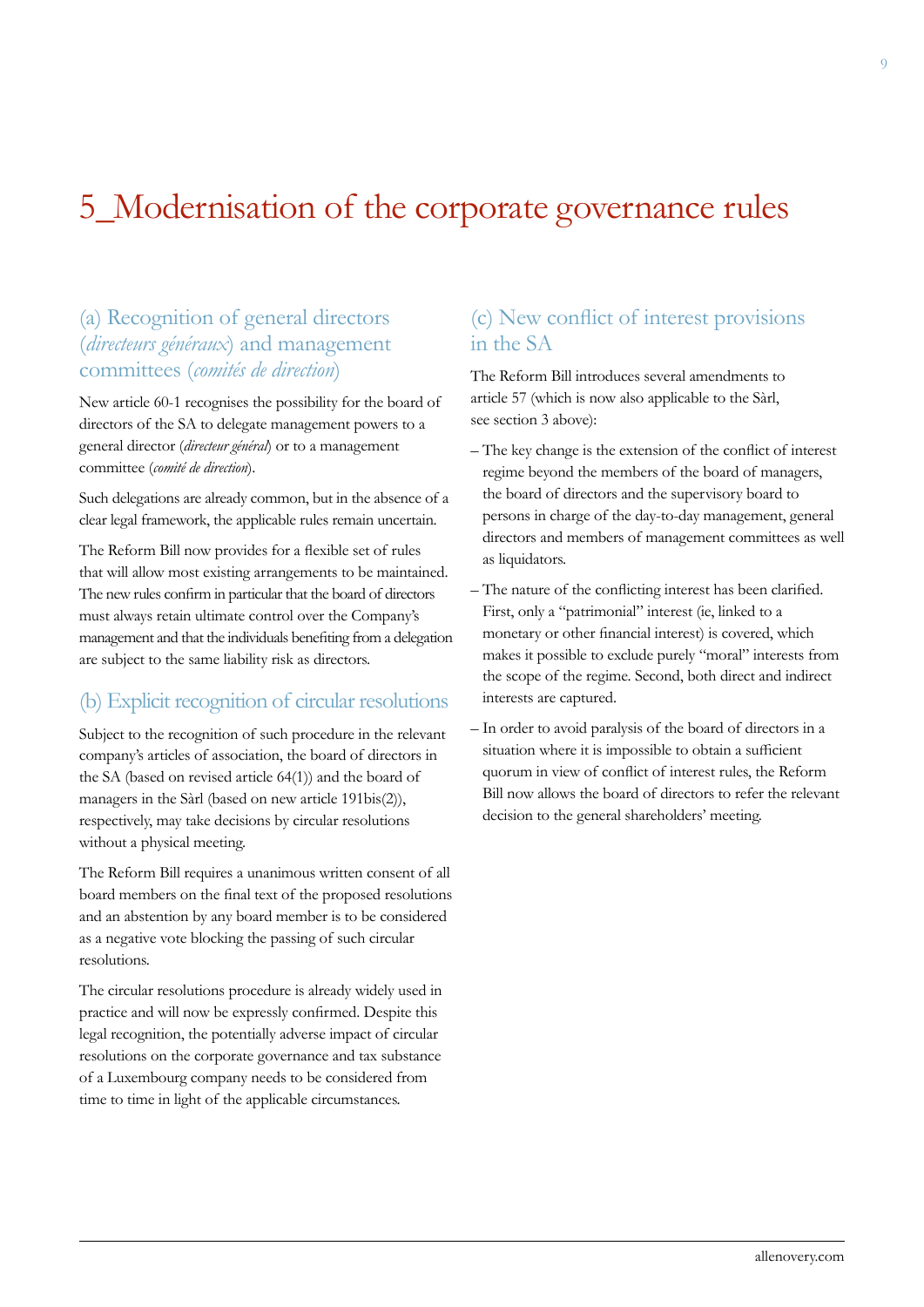### 6\_Minority shareholder rights

### (a) New minority shareholder action

Under current Luxembourg law, the approval of a simple majority of shareholders is required in order to commence proceedings against negligent directors on behalf of the company for any harm caused to the company as a result of mismanagement.

Alternatively, individual shareholders may introduce proceedings on their own behalf if they provide evidence of personal damage. Luxembourg case law has historically applied the personal damage requirement in a restrictive way and, as such, minority shareholders have not had an effective means to introduce liability proceedings on their own.

New article 63bis introduces for the SA the *action ut singuli*, with the possibility for individual shareholders to bring a claim against negligent directors on behalf of the company.

The *action ut singuli* may be launched by shareholders and/or holders of beneficiary shares representing at least 10% of all the votes entitled to be expressed at the annual general shareholders' meeting. It can be directed against members of the board of directors in one-tier structures or members of the management board and the supervisory board in two-tier structures.

The recognition of this new minority shareholder claim is an additional factor to be considered by the board of directors and other management members when evaluating their liability risk. It should be noted that this claim is only available for shareholders in the SA or SCA, but not in other company types.

### (b) Adjournment (*prorogation*) of general shareholders' meetings in the SA

Revised article 67(5) decreases the threshold to request the adjournment of a general shareholders' meeting in the SA from a share capital participation of 20% to 10%.

The Reform Bill does not amend the procedural framework according to which the relevant minority shareholder(s) must address the adjournment request to the board of directors during the relevant general shareholders' meeting. Such an adjournment may only be requested once with regard to the same meeting and for a maximum period of four weeks.

It should be noted that no similar right exists for minority shareholders in the Sàrl.

### (c) Right to request an independent investigation

Revised article 154 recognises the right for one or more shareholders representing at least 10% of the share capital or holding at least 10% of the voting rights attached to all instruments issued by the relevant company, to address written questions to the management body with respect to the company's operations.

In the absence of a response by the management body within one month, the relevant shareholders may request the president of the district court sitting in commercial matters and in the form of summary proceedings (*président du tribunal d'arrondissement siégeant en matière commerciale et comme en matière de référé*) to appoint one or several independent experts to establish a report on the operations that were the subject of the written questions.

Under the current legal framework, the request for an independent investigation needs to be introduced by shareholders representing at least 20% of the share capital and is conditioned by the existence of "exceptional circumstances". The new rules will facilitate access to an independent investigation and, going forward, this minority shareholder action is expected to be used more broadly than in the past.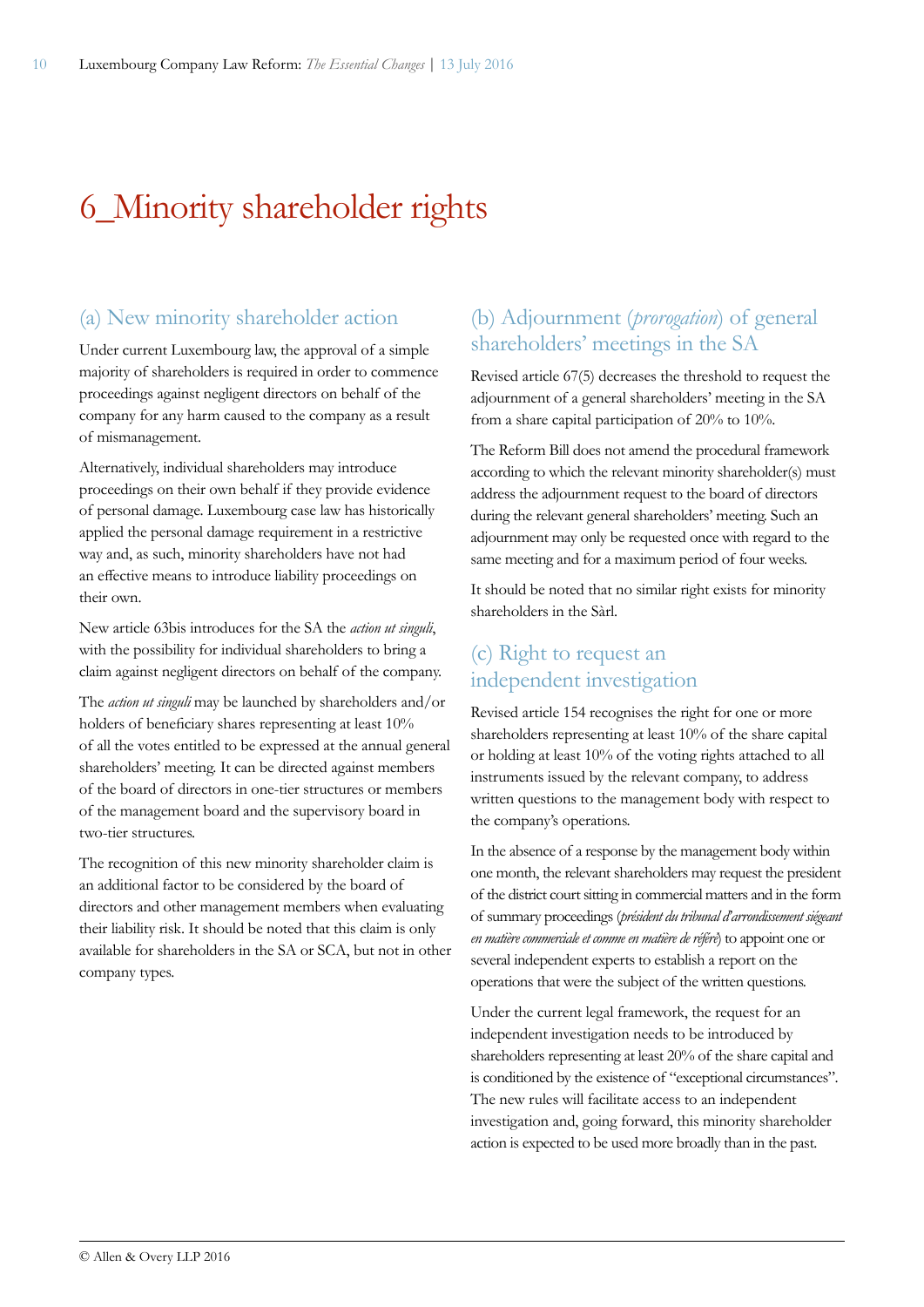### 7\_Flexibility and legal certainty regarding general shareholders' meetings

### (a) Simplified formalities for shareholders' meetings in the SA

- **Date of the AGM:** The Reform Bill abolishes the requirement that annual general shareholders' meetings in the SA be held at a time and at a venue specified in the articles of association. Revised article 70 now only requires that these meetings be held in Luxembourg.
- **Convening notices:** Pursuant to the new revised article 70, convening notices must be published only once at least fifteen days before a general shareholders' meeting takes place whereas under current applicable rules, two publications are required.

Moreover, where all the shares are in registered form, registered shareholders may be convened by any means of communication, such as express mail or email, and not only by registered mail as is currently the case. In this situation, the minimum convening notice period is reduced from fifteen to eight days.

- **Change of nationality:** Pursuant to revised article 67-1(1), a unanimous vote is no longer required for changing the nationality of the company. This decision can now be taken by a majority of 66.7% in the SA<sup>8</sup>.
- **No bondholder consent:** Revised article 67-1 abolishes the current default requirement for bondholder consent in the event of a change of nationality, an increase of shareholder commitments or an amendment to the corporate object clause or the form of the company. It should however be noted that such bondholder consents may be required pursuant to the relevant bond issuance documentation.

### (b) New regime regarding the criteria for the annulment of general shareholders' meetings

New article 12septies introduces a set of rules which sets out the criteria for the annulment of general meetings and the procedure to be followed in order to claim the annulment of a general shareholders' meeting (a **Meeting**).

The new rules apply to all types of companies and cover five alternative criteria:

- Formal irregularities that have influenced the outcome of a Meeting (eg, a majority of shareholders were not properly convened).
- Flawed proceedings during the Meeting (eg, deliberation on an item that was not included on the agenda) if there is a fraudulent intention.
- A resolution passed during the Meeting is the result of an excess or misuse of power (*excès ou abus de pouvoir*).
- Suspended voting rights have been exercised at a Meeting and had a decisive impact on the outcome.
- Any other cause expressly provided for in the companies law as amended pursuant to the Reform Bill.

Any action for the annulment of a Meeting must be introduced within six months of the Meeting (revised article 157)

08\_ Similarly, in the Sàrl, the change of nationality can now be approved by a majority of 75% (revised article 199, see section 3 above).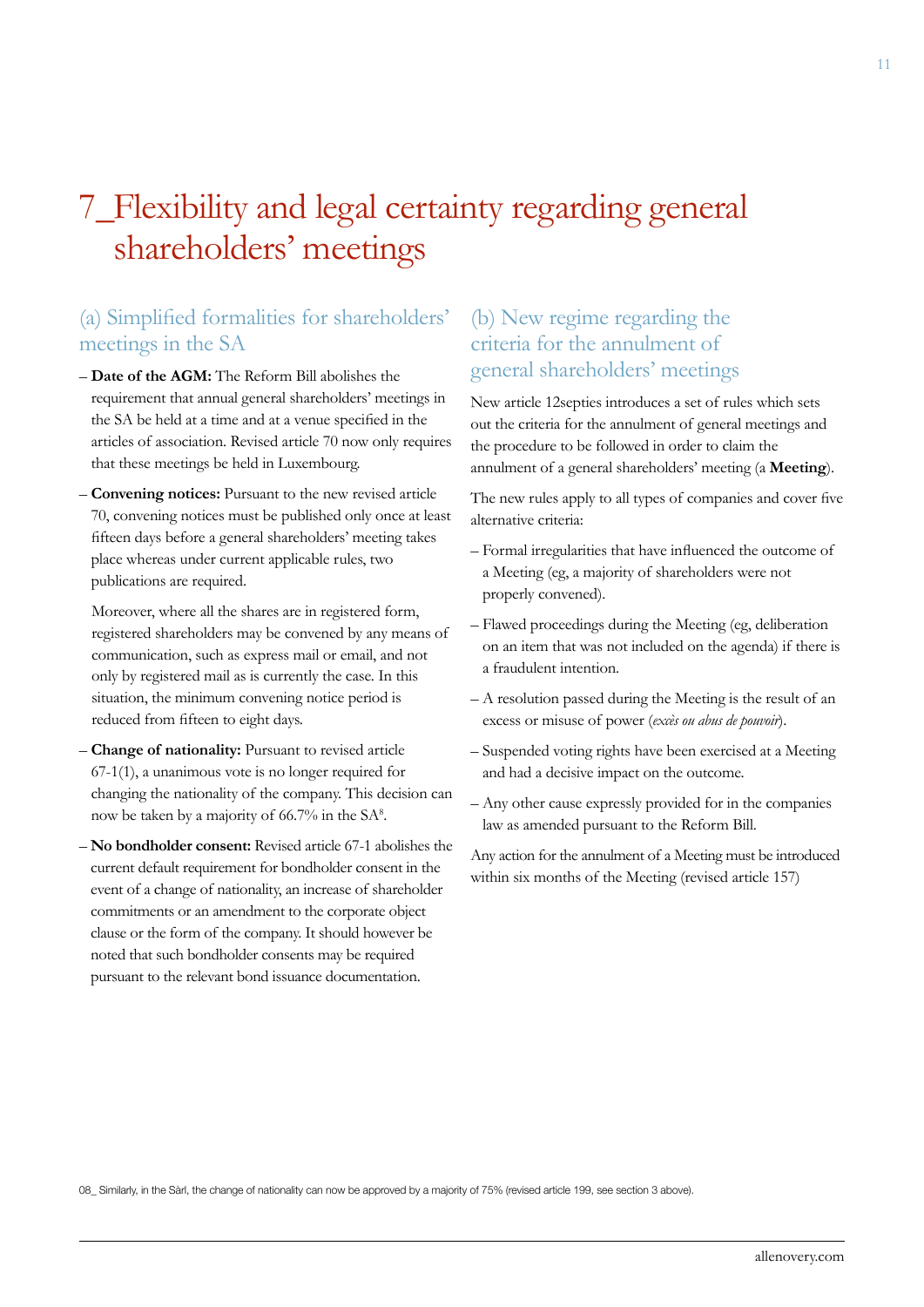### 8\_Introduction of a new regime for company conversions

Under the current legal framework, there is no comprehensive overall regime for conversions. The Reform Bill introduces a new section XVquater to cover all aspects of conversions and provide a more robust framework.

The rules vary depending on the company types involved in the conversion process. The most noteworthy provisions concern the conversion of the Sàrl into the SA.

Under the current legal framework, such a conversion requires the establishment of a valuation report by an independent auditor. This requirement is now replaced with a new set of rules, as follows:

- Prior to the contemplated conversion and to the extent the last financial year has been closed for more than six months, the management of the Sàrl needs to prepare an accounting statement summarising all assets and liabilities of the company. This requirement may be waived by a unanimous shareholder vote, provided however that if (i) a contribution in kind was made to the Sàrl in the two years preceding the contemplated conversion and (ii) such contribution in kind was not appraised by an independent auditor, this waiver is not available and the preparation of an accounting statement is mandatory (new article 308bis-16).
- An independent auditor needs to prepare a report in relation to such accounting statement (to the extent its requirement has not been waived as set out above). The independent auditor shall in particular indicate whether there has been an excessive valuation of the Sàrl's assets and note the difference (if any) between the net assets and the Sàrl's equity (new article 308bis-17).
- A management report justifying the conversion needs to be prepared by the Sàrl's management. In all situations, this requirement may be waived by a unanimous vote of the shareholders of the company to be converted (new article 308bis-18).

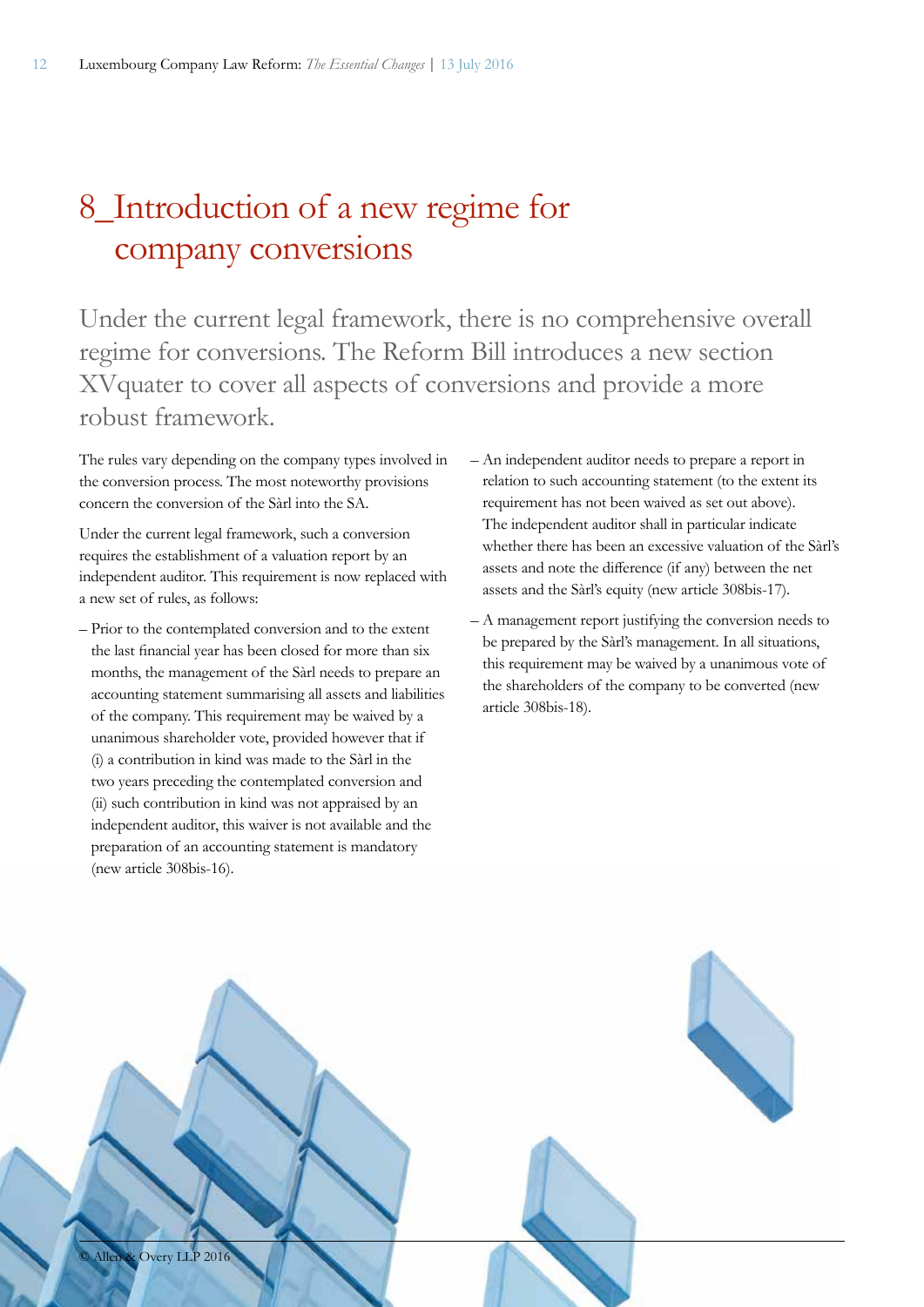### 9\_Acknowledgment of the validity of a "simplified liquidation" procedure

### The Reform Bill clarifies the situation of companies with a single member.

The Reform Bill first confirms with regard to the SA, the Sàrl and the SAS that they may operate as single-member companies (*sociétés unipersonnelles*). The Reform Bill (through amending article 1865bis of the Civil Code) further recognises for all company types the option for the single member to decide by a sole shareholder resolution<sup>9</sup> the dissolution without liquidation of the single-member company.

In the event of such a dissolution, all assets and liabilities of the company will be transferred by effect of law (*effet universel de transmission du patrimoine*) to the single member provided that creditors of the relevant company may within thirty days of the publication of the dissolution resolution request the president of the district court to obtain additional security from the sole member. This provision thus validates the commonly accepted notarial practice of "simplified liquidations" and is expected to further facilitate corporate restructurings under Luxembourg law<sup>10</sup>.

With regard to all other company types, the Reform Bill recognises the right of any interested party to request the dissolution of the company where the "single member" situation is not regularised within a period of one year. The single member of the company is also entitled to dissolve the company at any time in accordance with the same procedure as that applicable to the SA, the Sàrl and the SAS.

09\_ This decision shall be documented in the form of a a notarial deed if such a notarial deed is required for the incorporation of the relevant company type.

10\_ In the event the sole member of the dissolved company is a foreign entity, the validity and the recognition of this procedure in the relevant foreign jurisdiction must be confirmed on a case-by-case basis. It should further be considered that revised article 141(2) requires the production of a certificate by the social security, the direct tax and the indirect tax administrations confirming compliance with all payment obligations prior to the dissolution decision.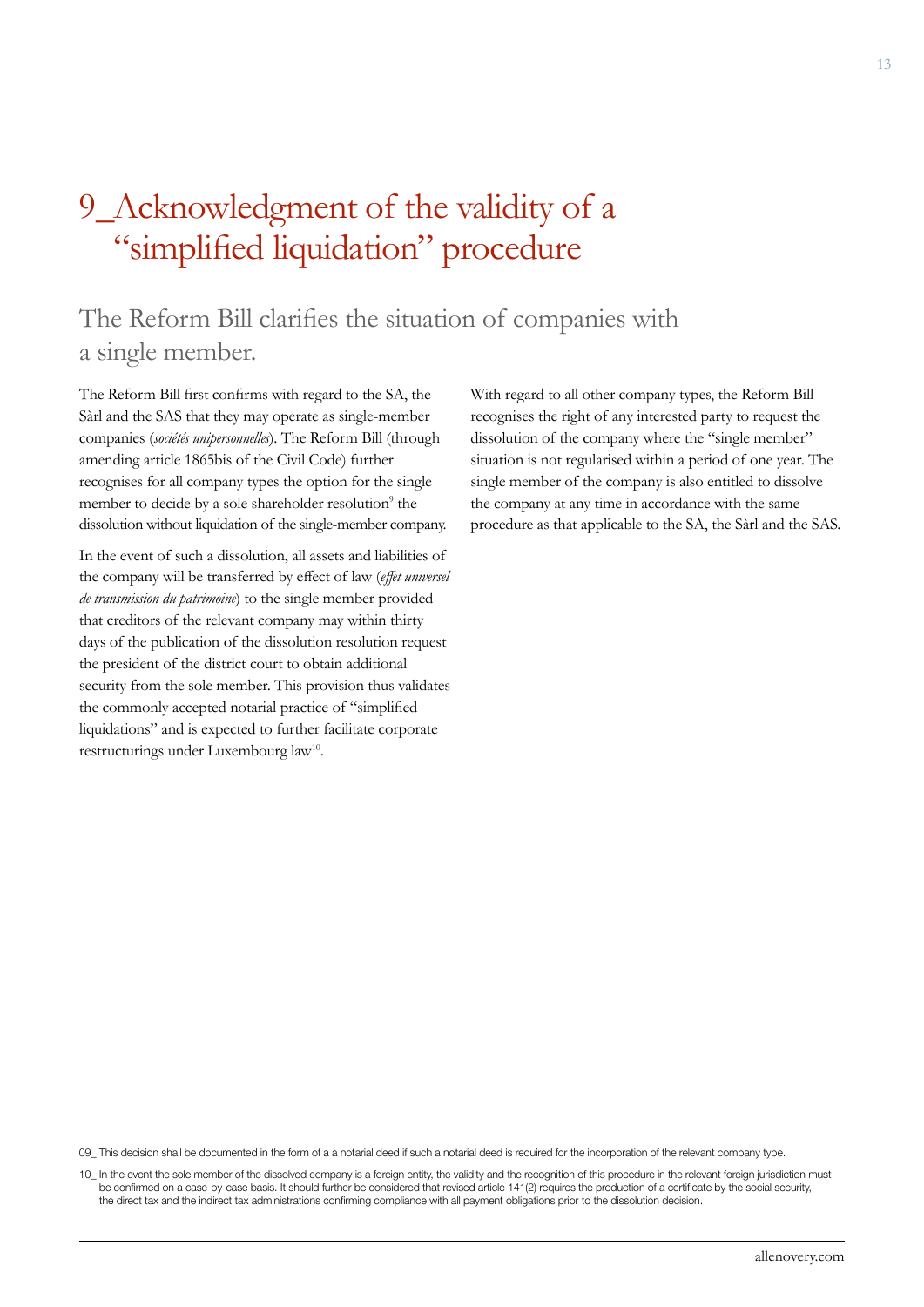### 10 Introduction of the SAS (*société par actions simplifiée*)

The Reform Bill introduces a new company, the simplified public company (*société par actions simplifiée*) (**SAS**) based on the French model.

The SAS may be formed by one or more shareholders, who are only liable up to the amount of their respective contribution. The minimum share capital of the SAS is set at EUR30,000 (or its equivalent in another currency). It is not allowed to proceed with an initial public offering and have its equity listed on a stock exchange.

The shareholders are free to determine the organisational rules of the SAS in its articles of association. Their only obligation is to name a president (either a natural person or an entity) to represent the SAS vis-à-vis third parties and in legal proceedings, either as plaintiff or defendant. The president has the widest powers to act, in any circumstances, in the name of the SAS and within the limits laid down by its corporate object.

Certain decisions must be collectively taken by the partners (eg, decisions relating to the share capital of the SAS, mergers, divisions or dissolution, the conversion of the SAS into a company having another legal form, the approval of annual accounts and the distribution of profits), but the quorum and majority for such decisions may be freely determined in the articles of association of the SAS.

The main advantages of the SAS are:

- i. the freedom to organise the internal organisation either by replicating the system of one of the existing company types or by creating ad hoc corporate governance; and
- ii. the freedom to determine the rights and obligations attaching to shares, including in particular the following:
	- different economic rights between the shareholders;
	- the non-transferability of the shares (in accordance with the same principles than for the SA);
	- a prior approval to be given by the shareholders for the transfer of shares; and
	- a pre-emption right granted to the shareholders in case of a transfer of shares.

In view of its features and in particular its flexible corporate governance regime, the SAS could be especially useful in the context of joint venture companies and in situations where a foreign company redomiciles to Luxembourg so as to allow such company to carry on with those of its foreign features, which under normal circumstances would not apply to Luxembourg companies other than an SAS.

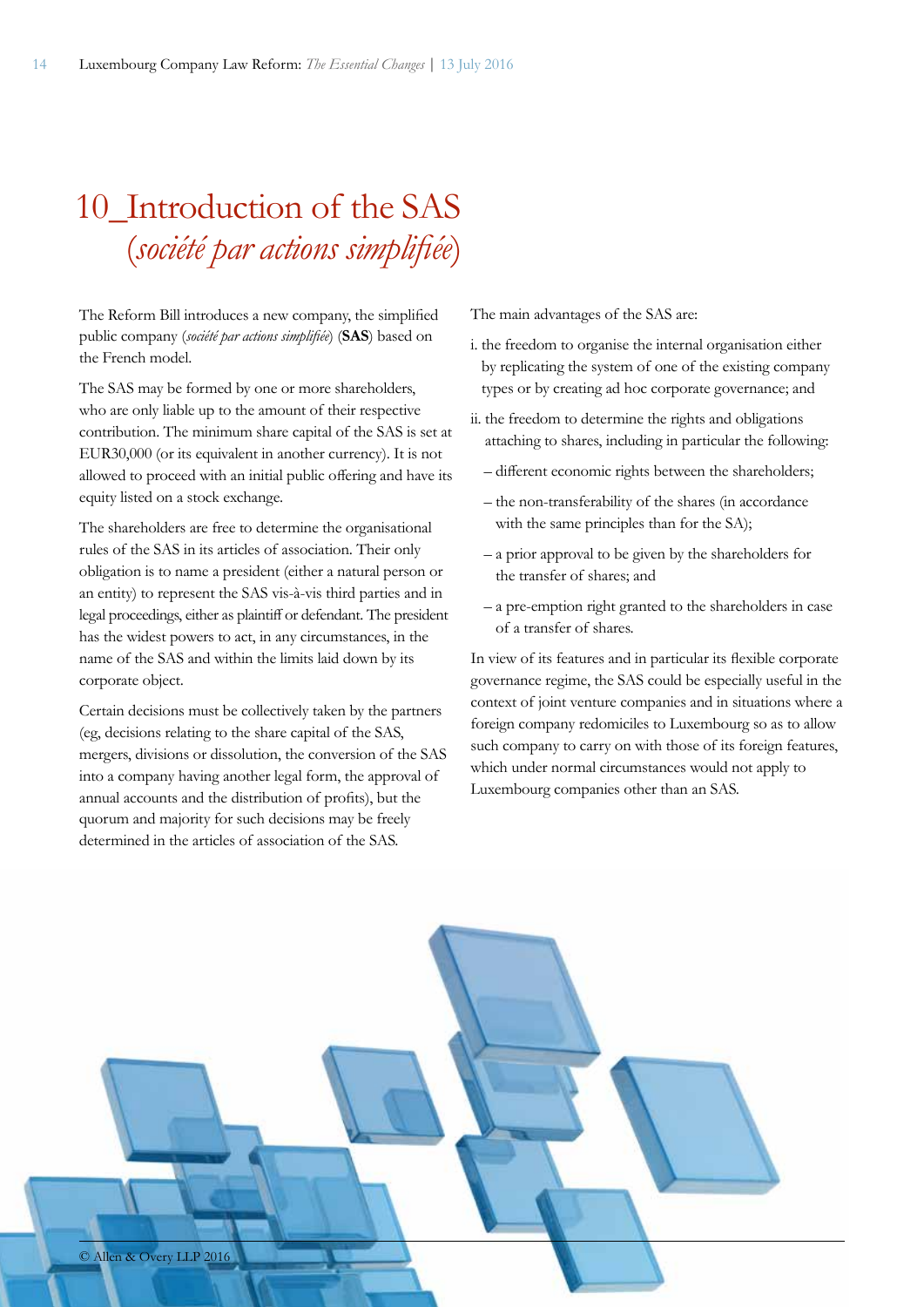### Key contacts



Marc Feider Partner Tel +352 44 44 55 415 marc.feider@allenovery.com



Fabian Beullekens Partner Tel +352 44 44 55 169 fabian.beullekens@allenovery.com



Peter Myners Partner Tel +352 44 44 55 460 peter.myners@allenovery.com



Vincent Naveaux Counsel Tel +352 44 44 55 422 vincent.naveaux@allenovery.com



Christophe Balthazard Counsel Tel +352 44 44 55 402 christophe.balthazard@allenovery.com



Richard Ledain Santiago Counsel Tel +352 44 44 55 131 richard.ledainsantiago@allenovery.com



Jacques Graas Counsel Tel +352 44 44 55 192 jacques.graas@allenovery.com